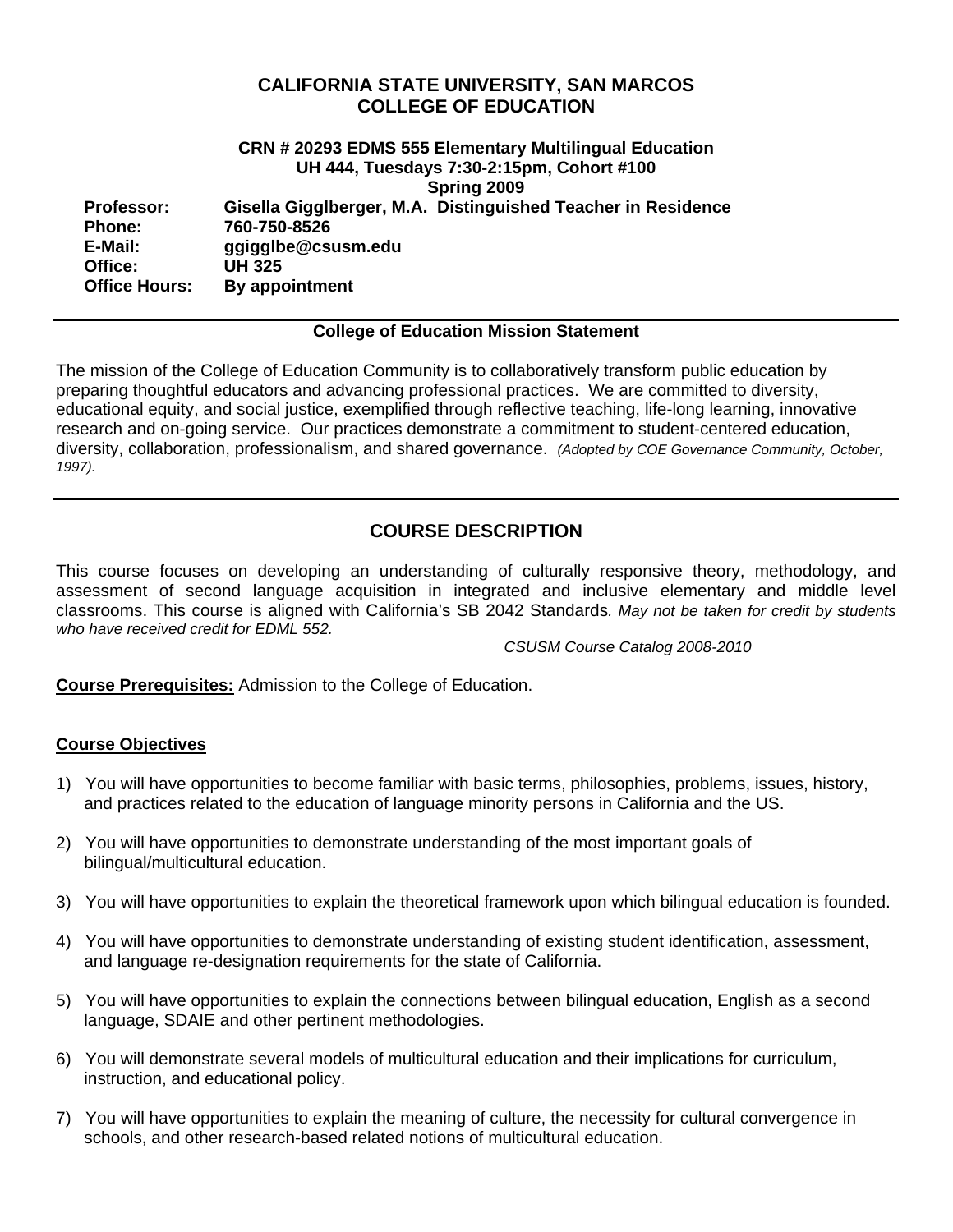8) You will learn to develop and understand each individual student, create a more just and humane learning environment, and help students in their growth and development as human beings.

### **Required Texts**

Quiocho, A. & Ulanoff, S. (2009) *Differentiated Literacy Instruction for English Language Learners.*  Allyn & Bacon. ISBN-13:978-0-13-118000-0 An Ebook is available through www.coursesmart.com

Walter, T. (2004). *Teaching English Language Learners: The How-To Handbook.* Longman. ISBN 0- 13-150088-0

English-Language Development Standards for California Public Schools K-12 www.cde.ca.gov/be/st/ss/documents/englangdevstnd.pdf

WebCT account for announcements, email, grades, useful resources, etc.

#### **Authorization to Teach English Learners**

the infusion of content and experiences within the credential program, as well as additional coursework. This credential program has been specifically designed to prepare teachers for the diversity of languages often encountered in California public school classrooms. The authorization to teach English learners is met through Students successfully completing this program receive a credential with authorization to teach English learners.

*(Approved by CCTC in SB 2042 Program Standards, August 02)* 

#### **Teacher Performance Expectation (TPE) Competencies**

The course objectives, assignments, and assessments have been aligned with the CTC standards for the Multiple Subject Credential. This course is designed to help teachers seeking a California teaching credential to develop the skills, knowledge, and attitudes necessary to assist schools and district in implementing effective programs for all students. The successful candidate will be able to merge theory and practice in order to realize a comprehensive and extensive educational program for all students. You will be required to formally address the following TPEs in this course:

#### **TPE 7: Teaching English Language Learners**

**TPE 15: Social Justice and Equity** 

- • **Valuing socially equitable teaching, learning and schooling in a variety of organizational settings**
- • **Incorporating pluralism and divergent perspectives on educating diverse students**
- • **Democratizing public education to achieve social justice and equity**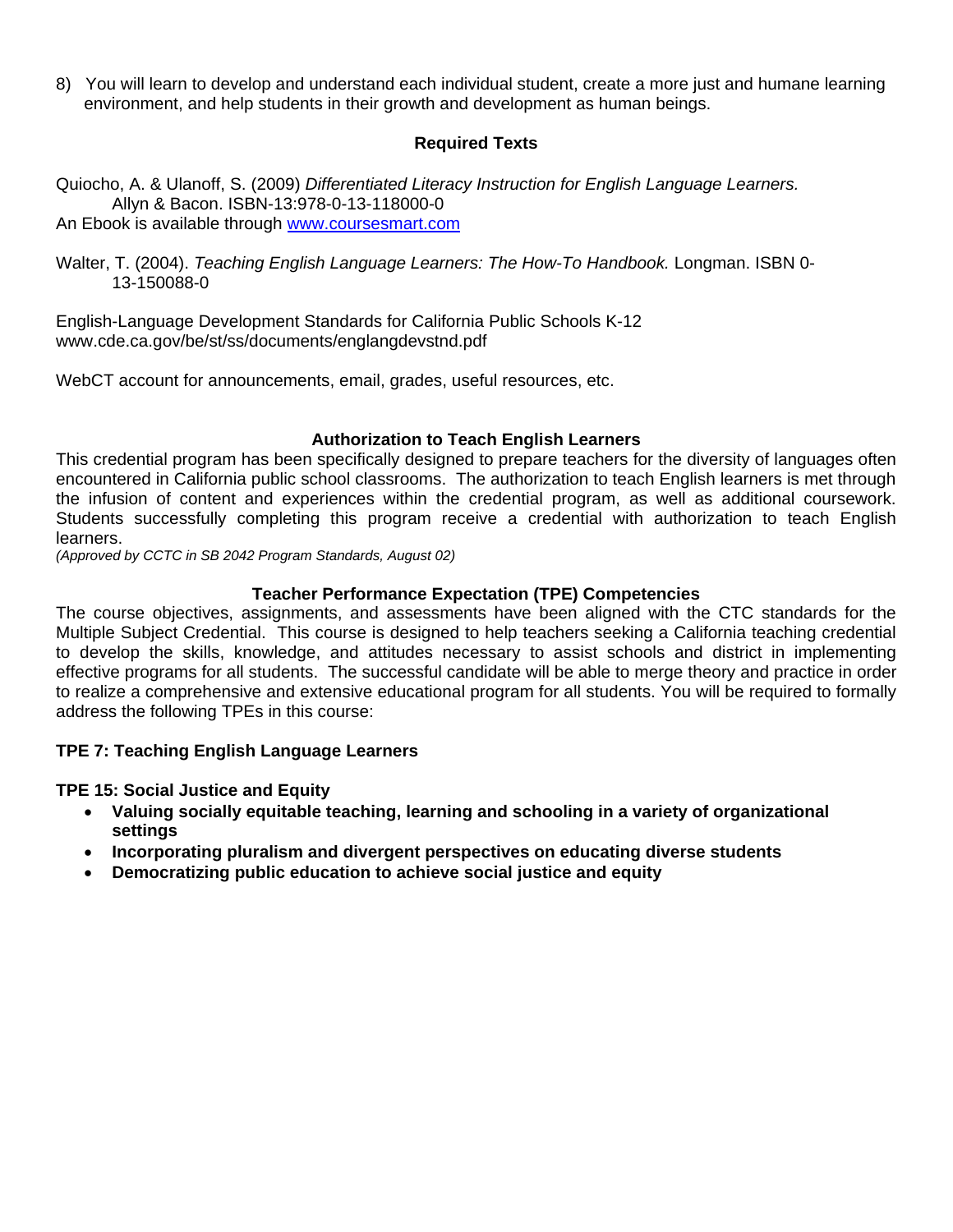### **California Teacher Performance Assessment (CalTPA)**

Beginning July 1, 2008 all California credential candidates must successfully complete a state-approved system of teacher performance assessment (TPA), to be embedded in the credential program of preparation. At CSUSM this assessment system is called the CalTPA or the TPA for short.

To assist your successful completion of the TPA a series of informational seminars are offered over the course of the program. TPA related questions and logistical concerns are to be addressed during the seminars. Your attendance to TPA seminars will greatly contribute to your success on the assessment.

Additionally, COE classes use common pedagogical language, lesson plans (lesson designs), and unit plans (unit designs) in order to support and ensure your success on the TPA and more importantly in your credential program.

 The CalTPA Candidate Handbook, TPA seminar schedule, and other TPA support materials can be found on http://www.csusm.edu/coe/CalTPA/ProgramMaterialsTPA.html the COE website provided at the website provided:

#### **College of Education Attendance Policy**

 should contact the instructor as soon as possible. *(Adopted by the COE Governance Community, December, 1997).* Due to the dynamic and interactive nature of courses in the College of Education, all students are expected to attend all classes and participate actively. At a minimum, students must attend more than 80% of class time, or s/he may not receive a passing grade for the course at the discretion of the instructor. Individual instructors may adopt more stringent attendance requirements. Should the student have extenuating circumstances, s/he

#### **Students with Disabilities Requiring Reasonable Accommodations**

Students with disabilities who require reasonable accommodations must be approved for services by providing appropriate and recent documentation to the Office of Disable Student Services (DSS). This office is located in Craven Hall 5205, and can be contacted by phone at (760) 750-4905, or TTY (760) 750-4909. Students authorized by DSS to receive reasonable accommodations should meet with their instructor during office hours or, in order to ensure confidentiality, in a more private setting.

#### **All University Writing Requirement**

Writing requirements for this class will be met as described in the assignments above. Every course at the university, including this one, must have a writing requirement of at least 2500 words.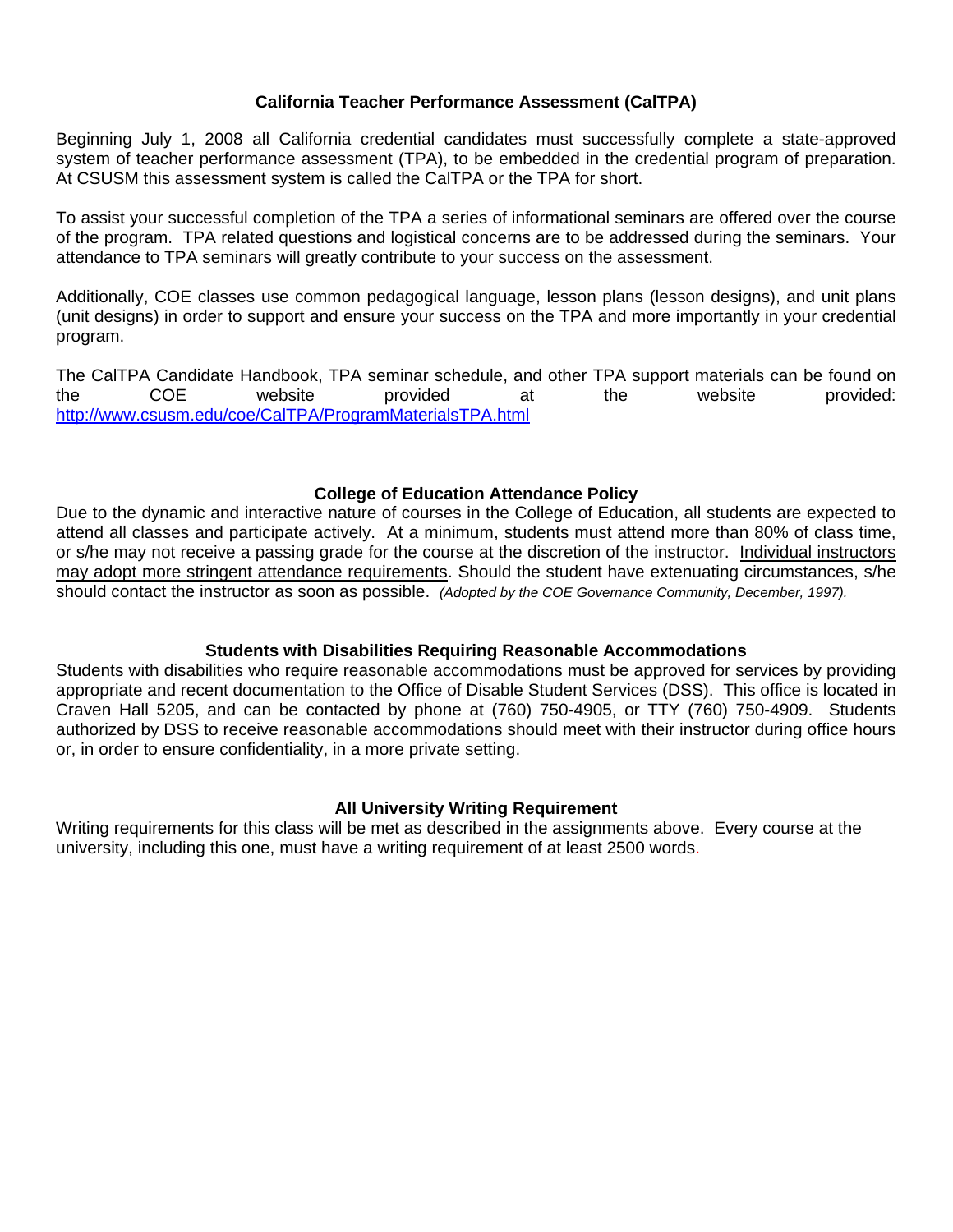#### **CSUSM Academic Honesty Policy**

Academic Honesty Policy. **All written work and oral presentation assignments must be original work.**<br>All ideas/materials that are borrowed from other sources must have appropriate references to the "Students will be expected to adhere to standards of academic honesty and integrity, as outlined in the Student **original sources.** Any quoted material should give credit to the source and be punctuated with quotation marks.

Students are responsible for honest completion of their work including examinations. There will be no tolerance for infractions. If you believe there has been an infraction by someone in the class, please bring it to the instructor's attention. The instructor reserves the right to discipline any student for academic dishonesty in accordance with the general rules and regulations of the university. Disciplinary action may include the lowering of grades and/or the assignment of a failing grade for an exam, assignment, or the class as a whole."

Incidents of Academic Dishonesty will be reported to the Dean of Students. Sanctions at the University level may include suspension or expulsion from the University.

#### **Plagiarism:**

As an educator, it is expected that each student will do his/her own work, and contribute equally to group projects and processes. Plagiarism or cheating is unacceptable under any circumstances. If you are in doubt about whether your work is paraphrased or plagiarized see the Plagiarism Prevention for Students website http://library.csusm.edu/plagiarism/index.html. If there are questions about academic honesty, please consult the University catalog.

#### **Use of Technology:**

Students are expected to demonstrate competency in the use of various forms of technology (i.e. word processing, electronic mail, WebCT6, use of the Internet, and/or multimedia presentations). Specific requirements for course assignments with regard to technology are at the discretion of the instructor. Keep a digital copy of all assignments for use in your teaching portfolio. All assignments will be submitted online, and some will be submitted in hard copy as well. Details will be given in class.

#### **Electronic Communication Protocol:**

Electronic correspondence is a part of your professional interactions. If you need to contact the instructor, email is often the easiest way to do so. It is my intention to respond to all received e-mails in a timely manner. Please be reminded that e-mail and on-line discussions are a very specific form of communication, with their own nuances and etiquette. For instance, electronic messages sent in all upper case (or lower case) letters, major typos, or slang, often communicate more than the sender originally intended. With that said, please be mindful of all e-mail and on-line discussion messages you send to your colleagues, to faculty members in the College of Education, or to persons within the greater educational community. All electronic messages should be crafted with professionalism and care.

Things to consider:

- Would I say in person what this electronic message specifically says?
- How could this message be misconstrued?
- Does this message represent my highest self?
- Am I sending this electronic message to avoid a face-to-face conversation?

In addition, if there is ever a concern with an electronic message sent to you, please talk with the author in person in order to correct any confusion.

#### **Course Requirements**

**1.** Participation, Collaboration and Professionalism (PCP) **35 points or 35%** 

First is the expectation that you will attend all class sessions prepared to actively participate in class activities, group and individual sharing, and discussions on various topics and assigned reading. Professional,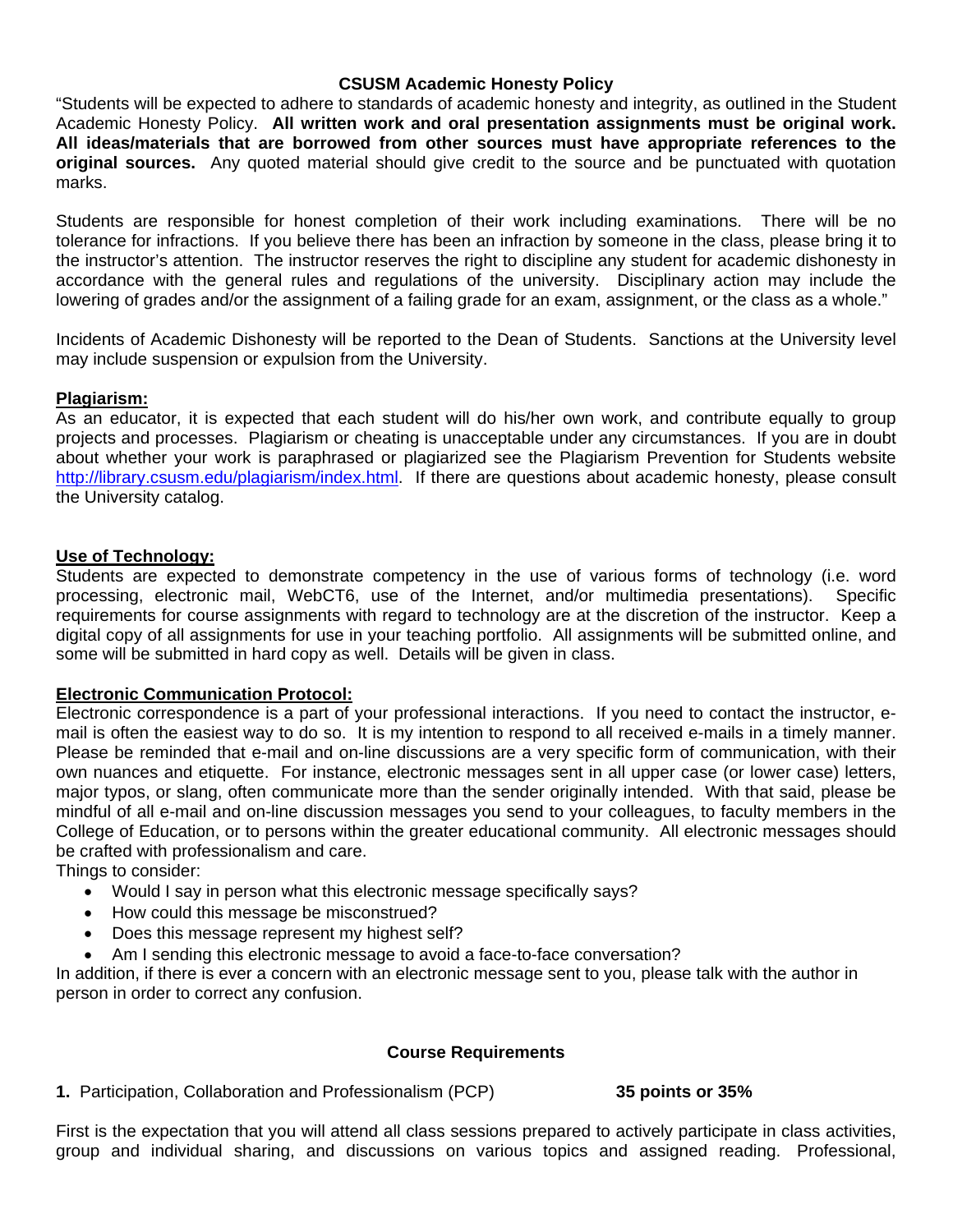credentialed educators are evaluated on "performance of non-instructional duties and responsibilities" by their administrators. Leadership, attitude, attendance, collaboration, contributions and professionalism are categories graded on a **rubric**. Your Professional Disposition is related to how you conduct yourself in class and at a school site. Please communicate any attendance issues directly with the instructor. Please see the description below and the CSUSM College of Education's Mission Statement for guidelines.

## **CSUSM College of Education Professional Dispositions**

The California State University San Marcos College of Education fosters the development of the following professional dispositions among our candidates. Candidates increasingly reflect these dispositions in their work with students, families, and communities.

- **Social Justice and Equity:** Candidates appreciate the languages, communities, and experiences learners bring to the classroom. Candidates advocate for and support marginalized communities and individuals.
- **Collaboration:** Candidates learn and practice the skills of collaboration in their coursework and use them in their professional interactions with students, colleagues, parents, caregivers and those in the wider community.
- **Critical Thinking:** Candidates analyze various professional contexts, resulting in more informed decision making about professional practice.
- **Professional Ethics:** Candidates learn to make and act on well-reasoned, principled judgments.
- Reflective Teaching and Learning: Candidates critically review their professional practice and the impact it has on student success.
- experiences throughout their career. **Life-Long Learning:** Candidates are committed to actively seeking new knowledge, skills and

### **2. Interview (individual) 10 Points or 10%**

The purpose of this assignment is to better understand the life and experiences of an English Language Learner. You will interview an **adult** who has learned or is learning English as a second language. This person can be a student or someone you know. Through the interview process, you will find out how the person acquired/is acquiring English and any challenges/successes faced by English Language Learners as they learn/acquire a new language and culture. A **hard copy** of the assignment will be submitted in class; length 1-2 pages maximum. More information (i.e. what type of questions to ask) on the criteria and expectations of this assignment will be explained in detail in class. A rubric will be shared for scoring this assignment. Late work will be marked down.

# **3. Lesson Observation (individual) 10 points or 10%**

The purpose of this assignment is to observe instruction for English Language Learners in action and the strategies their teachers implement during instruction, as well as the engagement and interaction of all the students.

**Part 1** – You will *observe* a lesson at a school site in a class that has a number of English Language Learners at any language proficiency level. Please consult with the classroom teacher first for permission. You will collect and document evidence of any instructional modifications made during the lesson, i.e. providing comprehensible input, building background knowledge, scaffolding instruction, adapting the materials/curriculum, and providing opportunities for student interaction for English Language Learners (ELLs) in the class.

Part 2 - In your essay explain your observations and discuss how (no lesson is perfect) you would modify the lesson and/or activities observed in light of the information and knowledge gained in the course. Please structure your essay as follows:

(1) Set the scene: Use descriptive language to help me visualize the classroom and instruction you observed.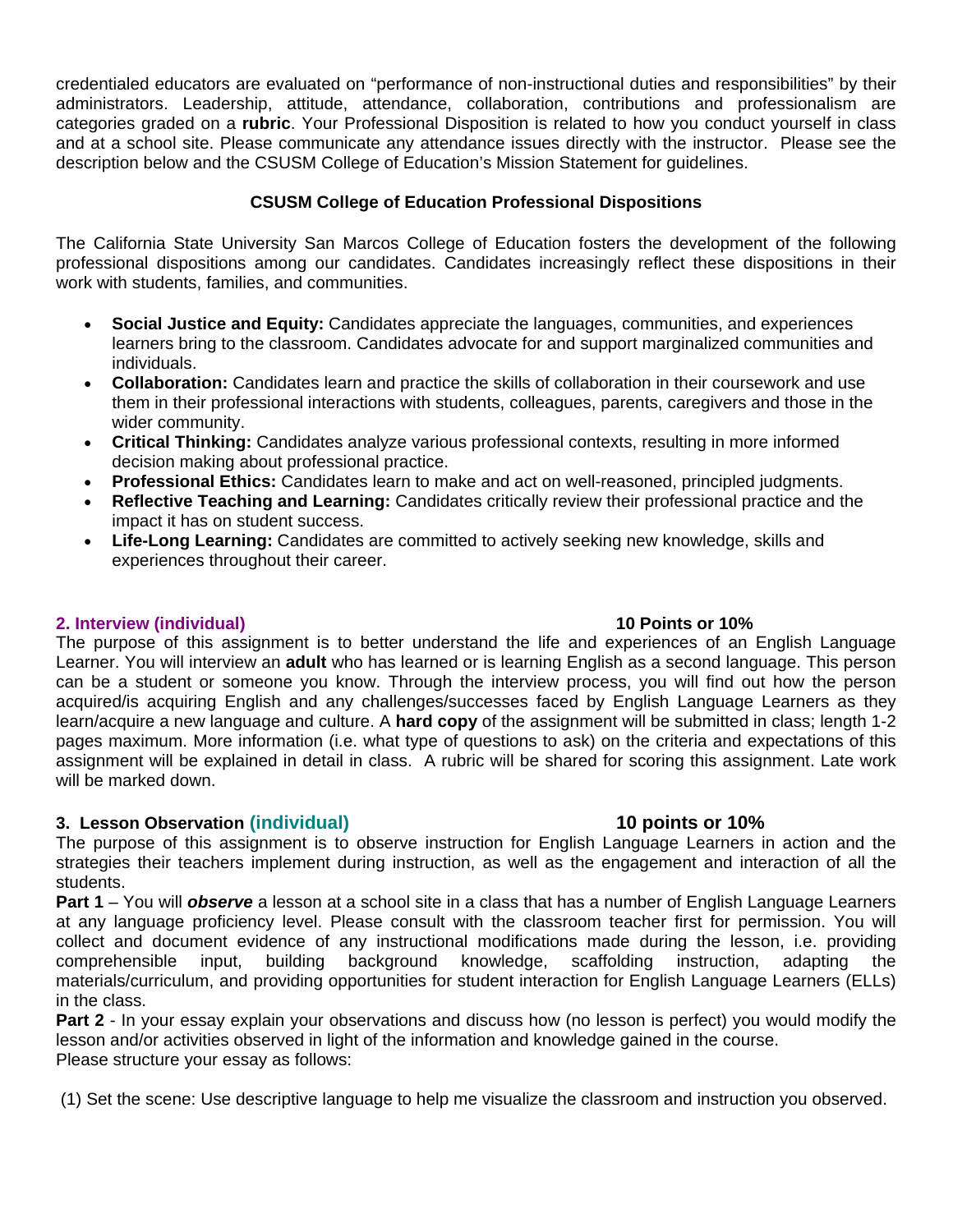(2) Identify the program (Structured English Immersion "SEI", Mainstream English Cluster "MEC" etc.), grade level, content/subject, standards/objectives addressed in lesson, and number of ELL students and their language proficiency levels (**make time to confer** with the classroom teacher for this information).

(3) Describe how the teacher engaged, grouped and promoted interaction throughout the lesson.

(4) Describe how the teacher used various instructional strategies (choose only 3 to discuss).

(5) Identify the effective strategies and explain why you think they were effective. Explain how you would modify the lesson/activities to better serve the needs of the ELLs

More information on the criteria and expectations of this assignment will be explained in detail in class. A rubric will be shared for scoring this assignment. **Submit a hard copy** of the assignment on the due date. Late work will be marked down.

## **4. Lesson Design (partner) 20 points or 20%**

The purpose of this assignment is to integrate the practical theory and knowledge from your other classes (Literacy, Teaching &Learning, Mathematics) class with this EDMS 555 class and apply it into the adopted TPA Lesson Design Template. Special attention will be applied to the section dedicated to **differentiated instruction based on the learning goals and instructional strategies-English Learner.** Your choice of instructional strategies, adaptations and effectiveness of your selected strategies, the monitoring of progress towards learning goals and your rationale for decisions made will be focused upon in this class. More information on the criteria and expectations of this assignment will be explained in detail in this class and in your other class. The TPA Lesson Design rubric will be shared for scoring this assignment. **Submit a hard copy** of the total Lesson Design on the due date. Late work will be marked down.

#### **5. Collection of Lesson Designs (group work) 20 points or 20% This Critical Assessment Task will be submitted to Taskstream as an artifact for TPE 15.**

The purpose of this assignment is to provide differentiated instruction with the sound methodologies, principles, and strategies appropriate for English language learners at 3 different language proficiency levels using the TPA Lesson Design Template.

You may work in a group of 4 students to create a Collection of Lesson Designs. Together you will collaborate to select grade level, content area and Social Justice Theme to center your collection around. Each group member will then individually design a lesson using the Lesson Design Template. Submit all 4 Lesson Designs bound together. Late work will be marked down.

#### **The Collection of Lesson Designs must include the following:**

#### **1. Rationale**

Each group member will submit a Rationale as an introduction to their particular Lesson Design. Why was the following lesson designed? What provided your motivation and inspiration: Student interests? Grade level standards? Current events? How does your lesson design meet the needs of your students and how does it meet the issue of social justice and equity in your classroom? This is one page maximum in length.

# **2. Lesson Design**

# **3. Appendix**

Please include an appendix of any supplementary materials you designed or borrowed including black line masters of graphic organizers, worksheets, or assessments. Remember to give credit where credit is due.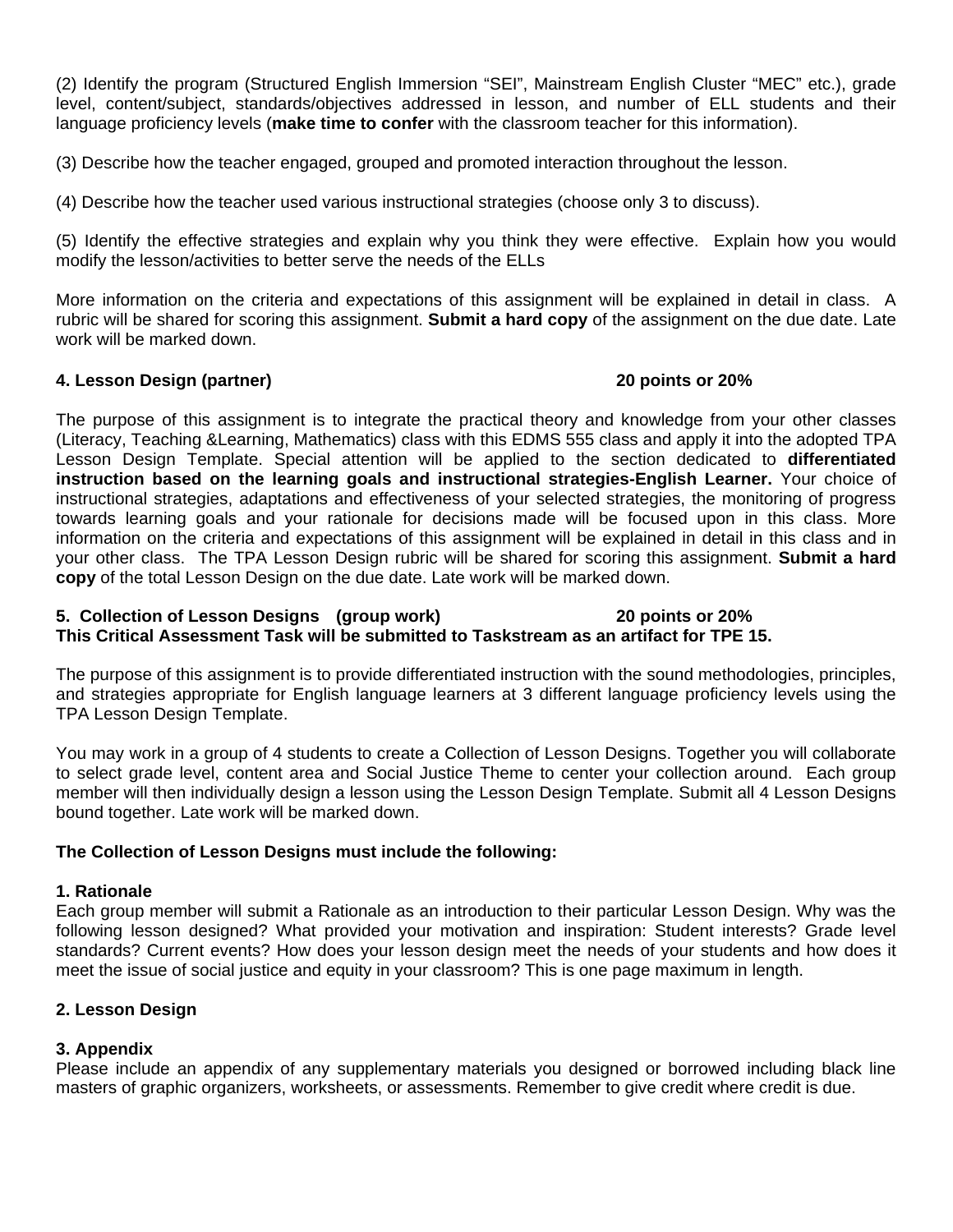Please submit a well organized Collection of Lesson Designs upon the due date. You will be asked to share your Collection's goals and objectives with the class. More information on the criteria, expectations and TPA Lesson Design rubric will be explained in class.

### **TPE 15 Reflective Statement (individual) 5 points or 5%**

This course requires that you address TPE 15 Social Justice. Write a reflective essay of approximately 250- 350 words. The reflection and attached artifact (i.e. Lesson Design or **your portion** of the Collection of Lesson Designs) provides evidence that you have met your TPE.

# **Upload to your Taskstream account and "Request Feedback".**

The TPE reflective statement **must include a paragraph for each of the following** (COE format):

- 1. a description of the teacher candidate's learning with respect to the specific TPE being addressed (refer to *TPEs-at-a-Glance with Salient Features* http://lynx.csusm.edu/coe/ClinicalPractice/TPE-AdvancedClinicalPracticeRubric.pdf )
- 2. an analysis of how the artifact(s) is (are) evidence of that learning (one paragraph for each piece of evidence)
- 3. a reflection describing personal significance of this learning, next steps in the journey toward continuing to meet this TPE, and how it will make you a highly qualified teacher.

Please be succinct in your writing; more is NOT better. State your ideas clearly and keep them grounded in the evidence of your learning as represented by your artifacts. More information on the criteria and expectations of this assignment will be explained in detail in class. A rubric will be shared for scoring this assignment. Late work will be marked down.

**Appeals:** Every student has the right to appeal grades, or appeal for redress of grievances incurred in the context of any class. Disputes may be resolved informally with the professor, or through the formal grades appeal process. For the latter, consult Dr. Patricia Prado-Olmos, Associate Dean.

#### **Course Requirements and Grading Standards**

|           | • Participation, Collaboration, and Professionalism | 35 |
|-----------|-----------------------------------------------------|----|
| $\bullet$ | Interview                                           | 10 |
|           | • Lesson Observation & Essay                        | 10 |
|           | • Lesson Design                                     | 20 |
|           | • Collection of Lesson Designs                      | 20 |
|           | • Reflective Statement for TPE 15                   | 05 |
|           |                                                     |    |

 **Total 100 points** 

#### **Grading Scale**

| 95-100 | А  |
|--------|----|
| 90-94  | А- |
| 87-89  | B+ |
| 83-86  | В  |
| 80-82  | В- |
| 77-79  | C+ |
| 73-76  | C  |
| 70-72  | င- |
|        |    |